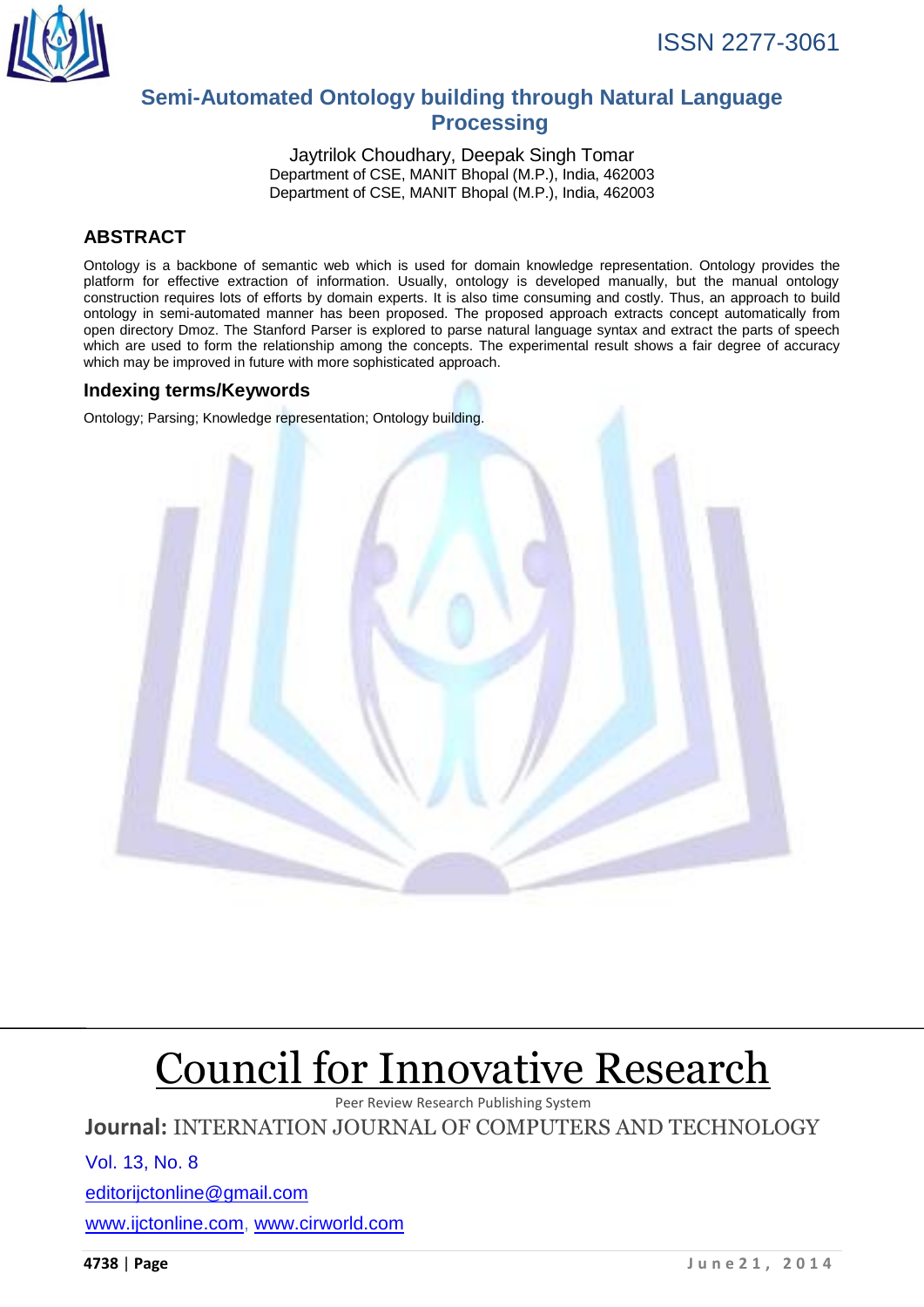

# **INTRODUCTION**

Ontology is a very important discipline in the areas of natural language processing. The main use of ontology is for knowledge representation, organisation and its acquisition. It is backbone of semantic web. There are various ways to define "what ontology is?" From Artificial Intelligence point of view, ontology is defined as "*explicit specification of conceptualization*". Conceptualization is the abstract representation of a real world entity with the help of domain relevant concepts [1]. From knowledge-based systems point of view, it is defined as "*a theory of concepts/vocabulary used as building blocks of an information processing system*" [2]. A compositional definition of ontology is "*Ontology is a hierarchical organization of concepts along with relationship between them*"*.* An ontology O can be represented as  $O := (C, R, D, H)$  where

- C : A set of concepts
- R : A set of relationships between concepts
- D: Domain name for which ontology has been constructed
- H : A hierarchy H = (V, E) defined as a simple directed graph where V is a set of nodes V that represents concepts of domain and E is a set of ordered pairs called edges  $(C_1, C_2) \in E \subseteq \{V \times V\}$ . The direction of an edge  $(C_1, C_2)$  is from concept C<sub>1</sub> to concept C<sub>2</sub> specify that C<sub>1</sub> relates to C<sub>2</sub> by relationship r where r∈R.

In general ontology can be broadly classified into two categories: Natural Language Ontology and Domain Ontology [3]. Natural Language Ontology has language concepts and lexical relations between them. In general, these concepts are very large in size and do not require frequent updates. Word Net is an example of natural language ontology. Domain ontology represents knowledge of one particular domain only. For example, ontology of computer domain represents concepts of computer domain and relationship between these concepts only. This ontology presents detailed explanation of the domain concepts only. Therefore, it is also referred as "vertical" ontology.

Ontology should be formal to become machine understandable and enable to share knowledge across the communities [1]. There are some ontology management tools available which provides the facilities and environments to build a new ontology [10]. These type of ontology construction is referred as manually ontology construction. The manual ontology construction is very easy. It requires lots of human efforts. So, It is very time consuming and costly. For correct ontology construction adequate domain knowledge is required. The efficient ontology can be constructed by domain experts only.

Now-a-days maximum research is on semiautomatic and automatic ontology construction to overcome the problems of manual ontology construction. Semi-automated ontology construction begins with small core ontology constructed by domain experts and learns the new concepts and relationships between concepts automatically using expert algorithms. in automated ontology construction, new concepts and relationship between these concepts are learnt automatically using expert algorithms. There are various approaches have been proposed to build automated and semi-automated ontology [4-8]. However, more work is required to construct ontology automatically with good accuracy.

In this paper, a method to build ontology in semi-automated way has been proposed. The basic idea motivating is to use the information available in Web to develop a domain ontology in semiautomatic manner. The two main aspects are covered in this paper first automatic extraction of the domain concepts from web and second to find relationship between these concepts automatically. The domain concepts are extracted from open directory project Dmoz and natural language processing technique is used to find the relationship between concepts. The rest of the paper is structured as follows. Section 2 covers the related work done for ontology building. The proposed ontology building framework to develop the domain ontology is presented in section 3. Section 4 covers the ontology building algorithm. Section 5 presents the experimental results and finally, concluded our work.

## **RELATED WORK**

There are various methods for ontology building has been proposed, few important are discussed here.

Mei-ying Jia et. al.[4] has proposed an automated ontology building method. This method is not completely automated. It uses open thesaurus and Military Intelligence database. The thesaurus gives various classes information for the ontology and the database gives the instances. There are three types of relationships are used between concepts to form ontology: is\_a, part of (has) and synonymy. At the end, Protégé open source editing tool is used to represent ontology that provides a friendly interface for users.

H. Kong et. al. [5] gave the algorithm to build the ontology automatically. The frame ontology is constructed from Word Net concepts and existing knowledge data. The ontology construction algorithm works into two parts. In first part, it is to make the possibility for building the automatically ontology using the frame ontology constructed from Word Net concepts that are the standard structured knowledge data. In second part, domain experts uses specific input data to make the ontology more complete. This algorithm is not completely automatic, here relationship are limited to Word Net relationship only and initial core concepts are taken from WorldNet.

J. Wang et. al. [6] proposed an ontology learning algorithm that learns ontology instances using rule-based information extraction. The factors of the instances are automatically extracted using the definition of domain ontology. The rule generation technique is used for Information Extraction. The rule generation algorithm applies supervised learning with bottom-up strategy and uses a heuristic method to decide rule generalization path. Laplacian\* formula is used to evaluate the performance of rules.

$$
Laplacian^* = (e_s + e_t + 1)/(n+1)
$$
\n<sup>(1)</sup>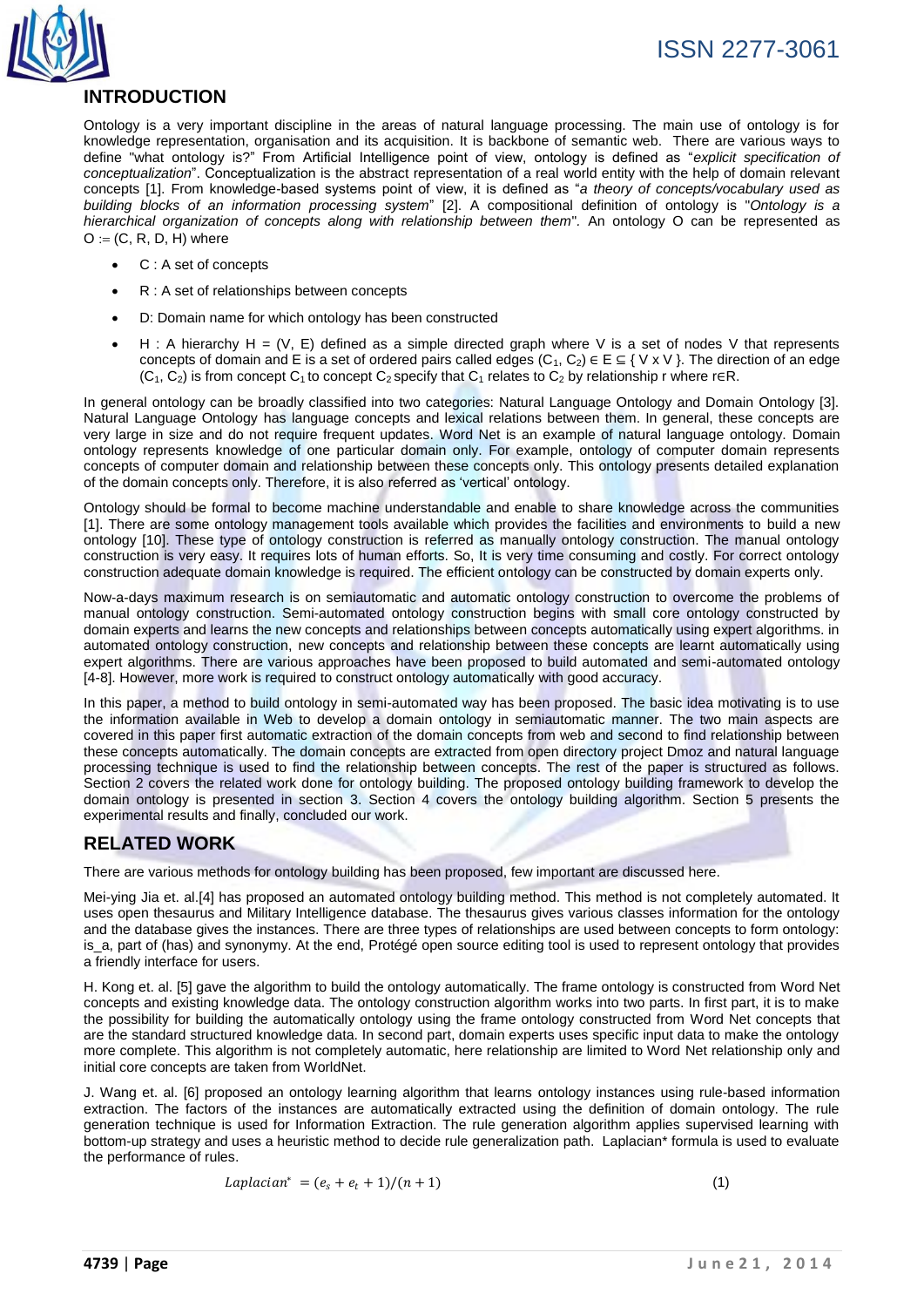

Where n is number of extractions made on the training set,  $e_s$  is the number of substitutions and  $e_i$  is the number of insertions.

Q. Yang et. al. [7] gave an Ontology building algorithm that combines stable domain concept extraction method and personalized recommendation with concept extraction. It uses machine learning for extraction of domain concept. Domain concept are extracted using recommendation study. This technique improves the accuracy of the concept extraction and the stability but there are still many issues to be handling like relationship learning.

Wu yuhuang et. al. [8] gave a web based ontology building model. This technique concerns realizing an automatic extraction of ontology from the Web page and discovering the pattern and the relationships of the ontology concepts from the Web page data. It extracts Web ontology semi-automatically through the analysis of Web page collection in the identical application domain.

Wen Zhou et. al. [9] proposed a semi-automatic ontology building technique that starts from small core ontology built by domain experts and learns the new concepts and relationships from Word Net and event-based natural language processing technologies to construct the target ontology. Relationship learning for ontology is based on event extraction that finds out the verb relationship between concepts. This method is completely based on Word net to discover relationship between concepts and verb extracted during natural language processing.

# **ONTOLOGY BUILDING FRAMEWORK**

The overall architecture of ontology building framework is shown in Fig. 1. The large corpus of various domains like Art, science, computer and sports is collected from the Dmoz Open Directory. The preprocessing is required to extract domain specific concepts from large corpus. Stemming is used to obtain the root word. The extracted domain oriented concepts are stored in the database. An algorithm is applied to set the relationship among the concepts. The ontology building steps are described below.



**Fig 1: Architecture of Ontology Building Framework**

# **Document Collection from Large Corpus**

The large corpus is collected from Dmoz Open Directory Project that is the most comprehensive human-edited directory in the WWW. It contains information about various domains like art, business, computer, sports and so on. It is constructed and maintained by a vast and global community of volunteer editors. The corpus present on Dmoz is in RDF (Resource Description Framework) format. For example, all the domains are attached under top label then corpus of every domain in RDF file as shown below

<Topic r:id="Top">

<catid>2</catid>

<d:Title>Top</d:Title>

<lastUpdate>2010-02-16 08:43:34</lastUpdate>

<d:Description></d:Description>

<narrow r:resource="Top/News"></narrow>

<narrow r:resource="Top/Science"></narrow>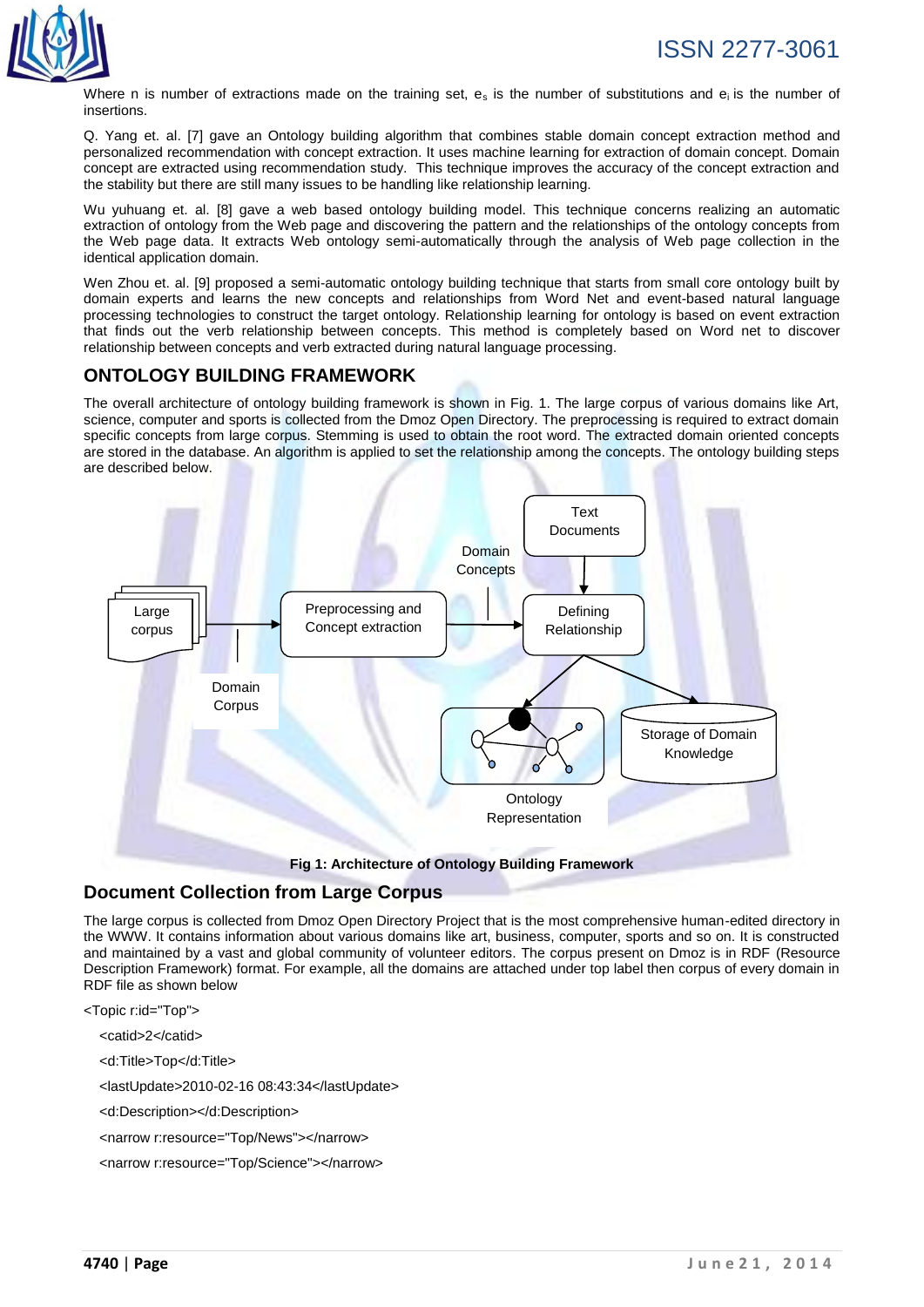

 <narrow r:resource="Top/Business"></narrow> <narrow r:resource="Top/Health"></narrow> <narrow r:resource="Top/Computers"></narrow> <narrow r:resource="Top/Sports"></narrow> <narrow r:resource="Top/Arts"></narrow>

……………………………………………………………………………………………

#### </Topic>

Only domain oriented RDF structure is extracted from large corpus. If the working domain is Computer, all the Computer oriented RDF structures are extracted.

<Target><related >

<"Top/Computers/Mobile\_Computing/Wireless/Software"/>

<"Top/Computers/Hardware/Mouse/">

<"Top/Computers/Internet/Protocols/">

<"Top/Computers/Data\_Communications/Internet">

<"Top/Computers/Data\_Communications/Wireless">

<"Top/Computers/Software/System software"/>

<"Top/Computers/Software/Application software"/>

<"Top/Computers/Software/Operating System"/>

<"Top/Computer/Software/Automation/Manufacturing ">

<"Top/Computers/Software/ERP">

<"Top/Computers/Software/Graphics/Color\_Management">

……………………………………………………………………………………………

<"Top/Computers/ Firmware/Graphics/Fonts"/>

</related></Target>

#### **Preprocessing and concept extraction**

The preprocessing and concept extraction is divided into two parts: RDF (Resource Description Framework) parsing and stemming.

**RDF Parsing:** The extracted corpus is present in RDF file format. So, first it is needed to parse it to collect domain oriented concepts. In parsing, each line is scanned to find domain word first. Now, two level hierarchy words have been selected after from domain word. For computer domain, concepts are shown below in Fig 2.

All these words belong to computer domain concepts. For example: *Software, hardware, Data communication, mobile computing, application software, system Software* and so on. After this step, all the domain oriented topics, sub topics and concepts are extracted from above RDF structure.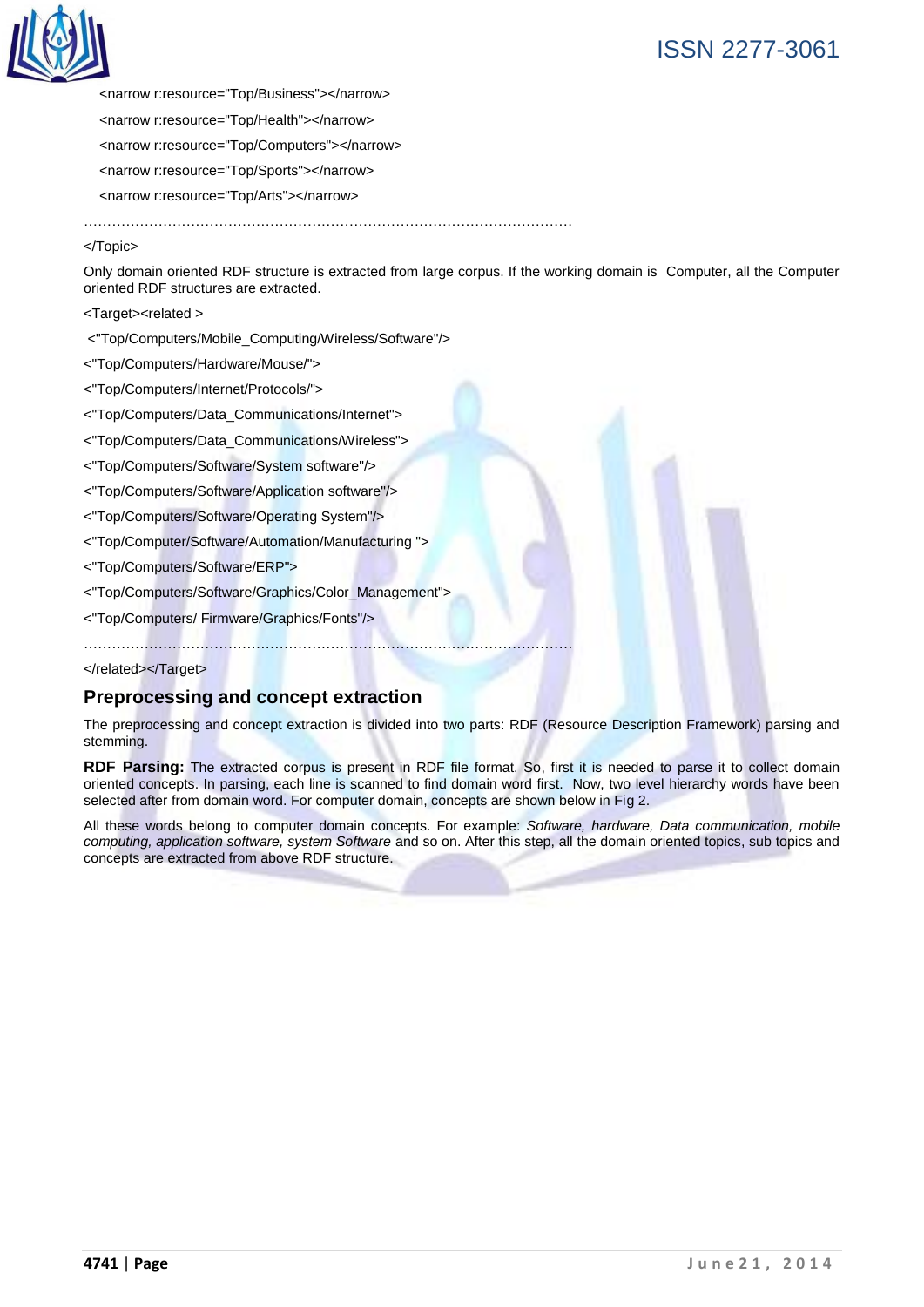# ISSN 2277-3061





**Fig 2: Domain oriented concept extraction**

**Stemming:** A group of words where words in the group are small syntactic variants of one another may share the same word stem. So, it is useful for the ontology learning system to identify such group of words and collect only the root word stem per group. For example, the groups of words: *computation, computing, computes* shares a common word stem, *compute*, and must be viewed as the same word for different occurrences.[11]

# **Defining Relationship among the concepts**

Defining Relationship is a challenging part of ontology building process. Most of the ontology keeps a few relationships between the concepts like "Is-a" and "Part-of" [9]. However, the relationship list should be broad enough to cover most important forms so that the ontology can be utilized widely by different applications.

The Stanford Parser is used for defining relationship among the concepts. It is a natural language parser that works out the grammatical structure of sentences to find out which groups of words go together (as phrases) and which words are the subjects, object or a verb. It takes the English text as input and outputs the corresponding POS (parts of speech) tags for each word. It uses lexical and syntactic annotations to denote the part of speech of the terms; for example, NN denotes a proper noun, VB denotes a verb, NP denotes a noun phrase etc as shown in Table 1.

| Tasks      | <b>Examples</b>                                                 |
|------------|-----------------------------------------------------------------|
| Sentence   | Computer operated by software                                   |
| <b>POS</b> | ('Computer','NN')('operated','VBD')('by','IN')('software','NN') |

#### **Table1. English sentence and its POS**

To extract relationship between concepts, collected text documents are processed. Sentences are parsed and semantic of sentences are learned using Stanford Parser. Different rules are formed to assign relationships between concepts.

The relationship learning algorithm works as follows:

**Step 1:** Process the document and extract sentences one at a time; ignore sentences that do not contain two nouns.

**Step 2:** Check, at least one of the noun should be a concept. If one noun (concept) is already present in the ontology then add second noun (concept) in the ontology and if both the nouns are present then try to find out the relationship between these two noun words (concepts) from that sentence.

**Step 3:** Let C1 and C2 are two concepts in step 2. Preserve their order and all the words in between them.

**Step 4:** Infer the relationship (R) with the help of Verb, Preposition and Adjective word that occur along with these concepts.

**Step 5:** Add relationship between these two concepts (C1, C2, R) in the ontology.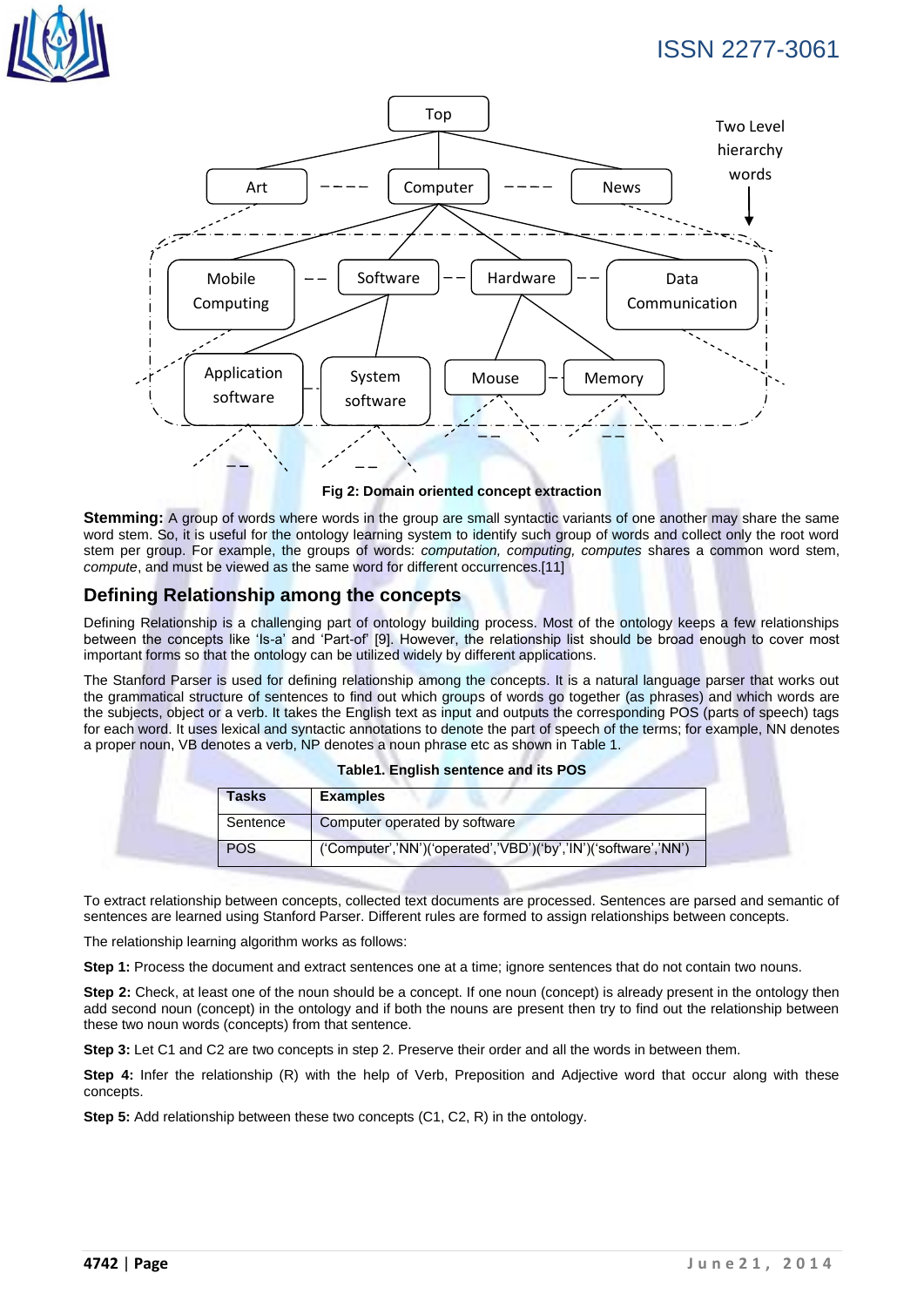

# ISSN 2277-3061

# **Storing and representation of ontology**

After defining the relationship between the concepts, concepts along with relationships are stored in the database as given in Table 2.

| Concept1         | Concept2 | <b>Relationship</b> |
|------------------|----------|---------------------|
| Computer         | Software | Is Operated by      |
| Computer         | Hardware | Has                 |
| Operating system | Software | ls a                |
| Operating system | Hardware | Operates            |
|                  |          |                     |

#### **Table2. Concepts and relationship between concepts**

Finally, Ontology is represented in graph form as shown in Fig. 3.



**Fig 3: Graphical representation of ontology**

# **ONTOLOGY BUILDING FRAMEWORK**

Ontology learning algorithm is divided into three modules: sentence parsing and analysis, Verb checking for relationship and add concepts and relationship in database. Each module is described as follows:

#### **Sentence parsing and analysis**

Extract each sentence from the input text document. Parse each sentence using Stanford Parser to extract all the parts of speech. Now analyze parsed sentence to get relationship between concepts and new concepts.

- **Step 1:** input a text document
- **Step 2:** for each sentence S of document do
- **Step 3:** PS : = Parse(S); //sentence after parsing PS
- **Step 4:** Count no. of nouns in PS.
- **Step 5:** If less than two then ignore sentence and Goto Step2.
- **Step 6:** If exactly two noun N1 and N2 then
	- a. If N1 and N2 are consecutive or connected using conjunction like AND, OR then ignore that sentence Goto step 2.
	- b. else

Verb\_Checking(PS, N1, N2);

- **Step 7:** If more than two noun let n nouns then
	- a. If all the nouns are consecutive or connected using conjunction like AND, OR then ignore that sentence Goto step 2.
	- b. if n-1 nouns are connected using conjunction like AND, OR (e.g. N1 AND N2 AND ...AND Nn-2 OR Nn-1 V Nn) then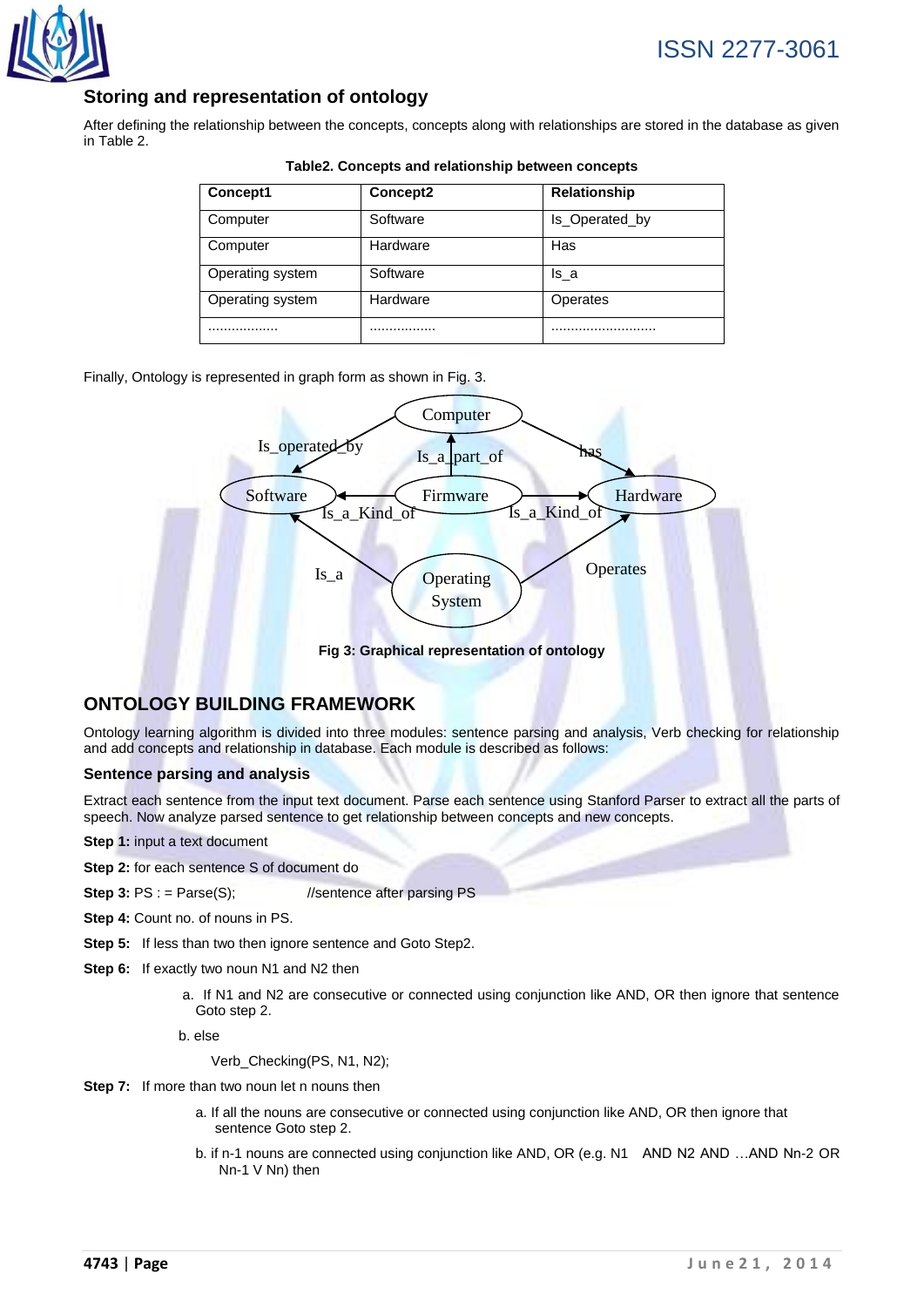

Verb\_Checking(PS, N1, Nn);

………………

Verb\_Checking(PS, Nn-1, Nn);

c. if some nouns are consecutive then

Group them and treat that group as a single noun

Goto step 7

#### **Verb checking for relationship**

During verb checking, the various cases to form verb as a relationship are handled.

#### **Verb\_checking(PS, N1, N2)**

**Step 1:** count no. of verbs present in PS

#### **Step 2:** if exactly one verb V in it then

a. If V is "*was'* or "*were'* then

Ignore that sentence return.

b. else

 (i) if there is a preposition P or determiner D after V then add VP or VD as a relationship between N1 and N2 add(N1, VP or VD, N2); // e.g. Computer operated by software

(ii) else

add the verb V as relationship between N1 and N2

add(N1, V, N2) // e.g. Computer has hardware.

**Step 3:** if exactly two verbs V1 and V2 then

a. if V1 and V2 are consecutive then

ignore V1 and add the verb V2 as relationship between N1 and N2 add(N1, V2, N2)

// e.g. Computer can run program.

b. if V1 and V2 are connected using conjunction like AND, OR then

add V1 and V2 both as a relationship between N1 and N2

add(N1, V1, N2); add(N1, V2, N2);

// e.g. Software operates and configures hardware.

**Step 4:** If more than two verbs ignore that sentence S.

#### **Add concepts and relationship in database**

Add concept module stores relationship between concepts and concepts in database.

#### **add(N1, V, N2)**

**Step 1: N1 and N2 are two concepts.** 

**Step 2:** Check one of the noun should be a concept.

**Step 3:** If one noun (N1) is already present in the ontology then add second noun (N2) in the ontology and relationship between N1 and N2 is V

**Step 4:** If both the nouns are present then

add V as a relationship between N1 and N2

**Step 5:** else

return;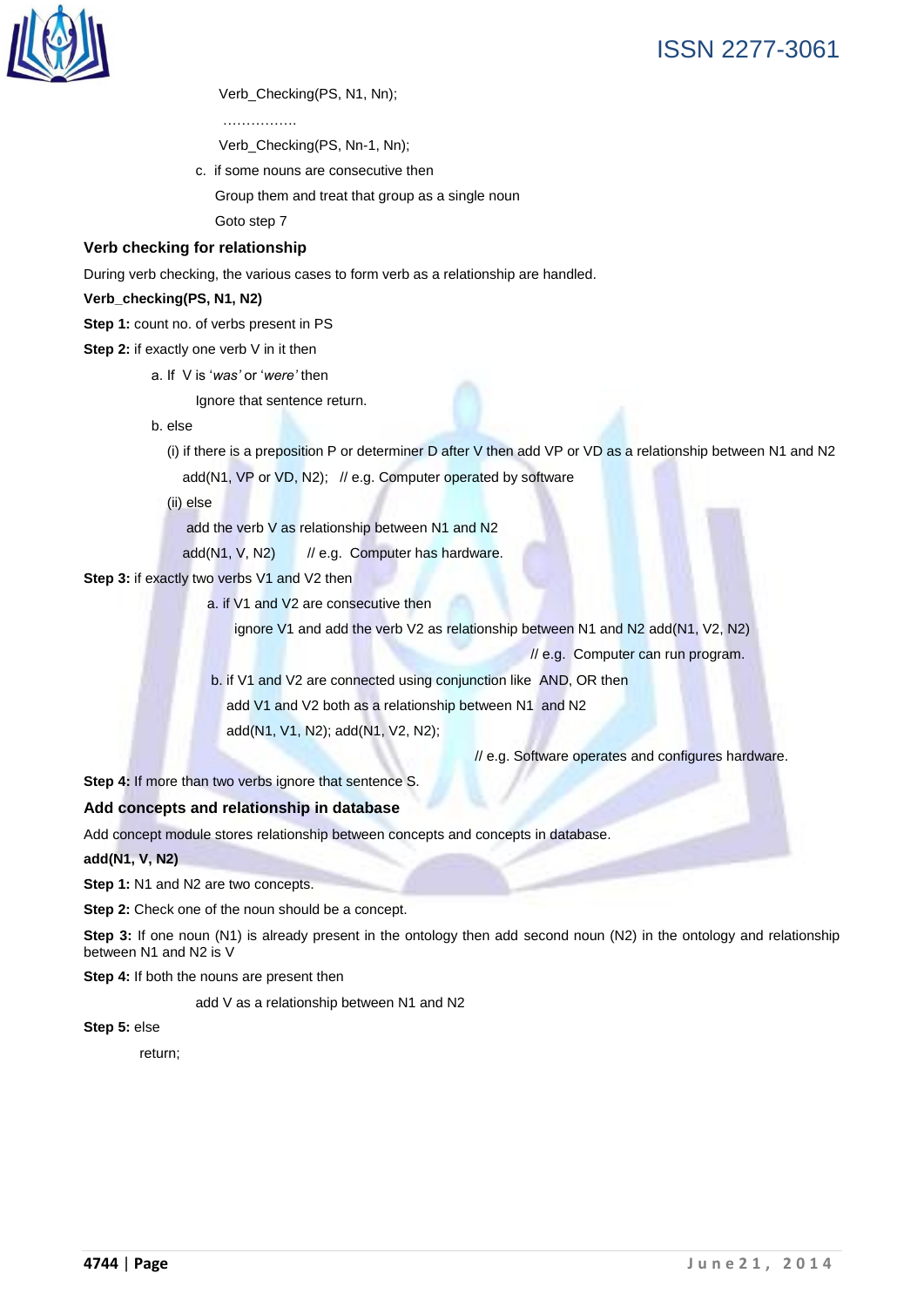

# **EXPERIMENTAL RESULTS**

The ontology has been developed for various domains like Art, science, computer and sports. The precision and recall metric are widely used in the field of Information extraction to evaluate the effectiveness of domain concept extraction [4].

$$
Precision = A_{Concept} / T_{Concept} \tag{2}
$$

 $\text{Recall} = A_{\text{Concept}} / D_{\text{Concept}}$  (3)

Where  $A_{\text{Concept}}$  = Total number of concept extracted accurately,  $D_{\text{Concept}}$  = Total number of domain specific concept and  $T_{\text{Concept}} = \text{Total number of concept.}$ 

The experimental results of proposed ontology building algorithm have been compared with ontology learning model [7].

The experimental results of ontology learning model [7] are shown in Table 3.

**Table3. Precision and Recall of various domains by ontology learning model [7]**

| Domain        | I Concept | <b>D</b> Concept | Aconcept | <b>Precision</b> | Recall |
|---------------|-----------|------------------|----------|------------------|--------|
| Art           | 2650      | 2170             | 1430     | 54%              | 66%    |
| Science       | 3590      | 2985             | 1956     | 54%              | 66%    |
| Computer      | 4350      | 3870             | 2820     | 65%              | 73%    |
| <b>Sports</b> | 3275      | 2690             | 1948     | 59%              | 72%    |

The experimental results of proposed ontology building method are shown in Table 4.

|  | Table4. Precision and Recall of various domains by proposed ontology building method |  |  |  |
|--|--------------------------------------------------------------------------------------|--|--|--|
|  |                                                                                      |  |  |  |
|  |                                                                                      |  |  |  |

| <b>Domain</b> | I Concept | <b>D</b> Concept | <b>A</b> Concept | <b>Precision</b> | Recall |
|---------------|-----------|------------------|------------------|------------------|--------|
| Art           | 2650      | 2170             | 1880             | 71%              | 87%    |
| Science       | 3590      | 2985             | 2556             | 71%              | 86%    |
| Computer      | 4350      | 3870             | 3350             | <b>77%</b>       | 87%    |
| <b>Sports</b> | 3275      | 2690             | 2380             | 73%              | 88%    |

The Fig 4 shows the comparison of accurate concepts extracted between proposed ontology building and ontology learning model [7].



#### **Fig. 4: comparison of accurate concepts extracted between proposed ontology building and ontology learning model [7]**

The overall performance gain is calculated by equation (4).

$$
Improvement \% = \frac{P - Q}{Q} \times 100\% \tag{4}
$$

Where P : average number of accurate concepts extracted by proposed ontology learning method and Q : average number of accurate concepts extracted by ontology learning method [7].